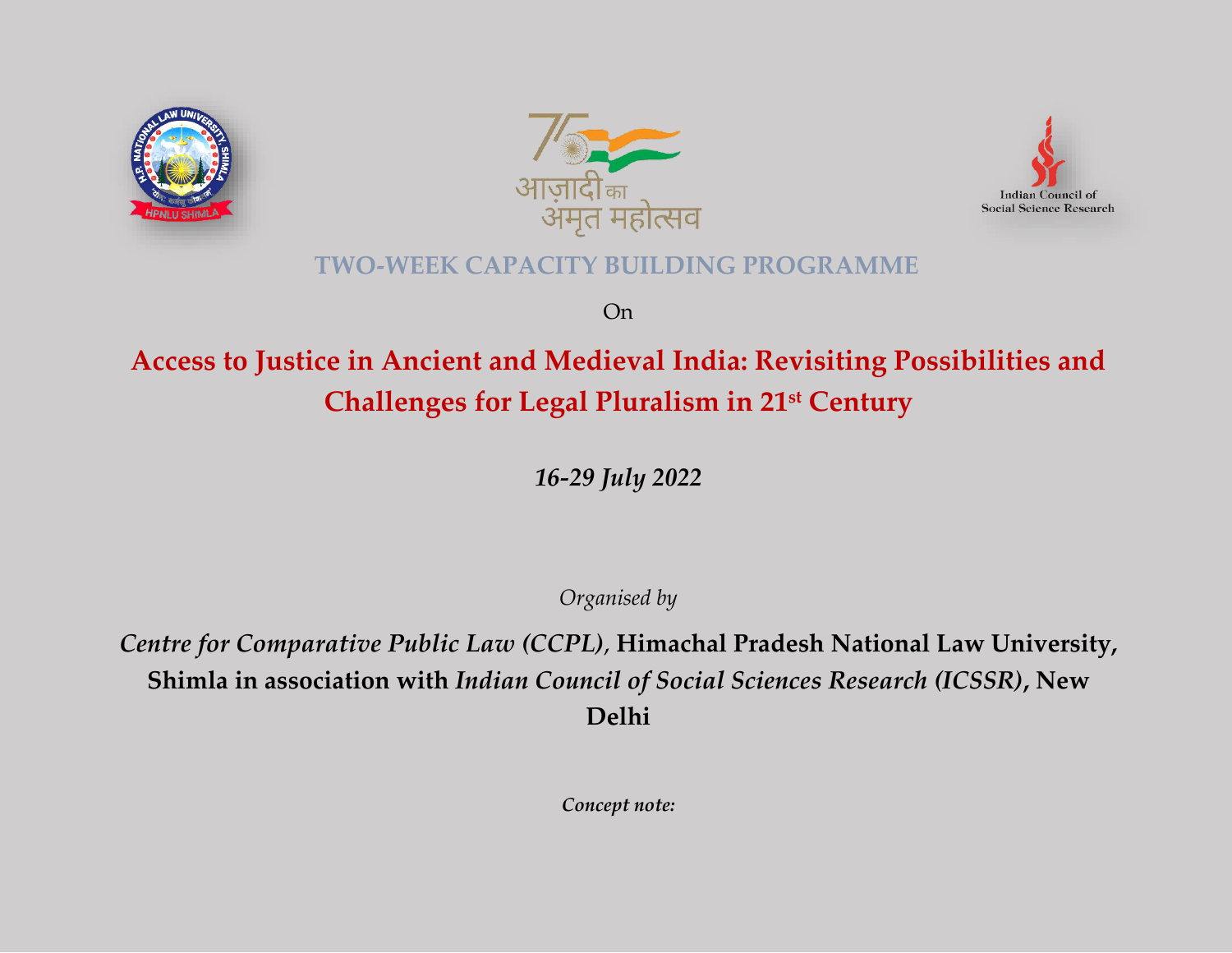



# *Concept Note*

#### **Introduction**

'Access' is one of the most celebrated terms of modernism and has acquired status of the foremost slogans of 'liberal progressive agenda' in the 21st century. Often used by policy makers, economists, jurists, socio-political scientist, and technologists,<sup>1</sup> it refers to the spirit of inclusion, absence of barriers, and removal of socio-legal structures responsible for exclusion. Access is, primarily, immanent in the ideals of justice.<sup>2</sup> The broad subject of access raises questions of participation in practices of the institutions, distribution of goods, sharing of power, rewards & punishments, etc. It requires a system of law and legal administration. The availability and working of a 'people' centric corrective justice dispensation system constitutes prerequisite for access. An institution centric adjudicatory mechanism serves to make human social existence means for the legal system, in its own right, legitimizing it and survives as an end in itself.

The tensions between access and in-access (denial), and consequently, the incidence of inclusion and exclusion are immediately rooted in the very structure of social order produced by the 'law'. Ultimately, however, it embodies and stands firmly on the conceptual categories found from history, culture, and organizing values in philosophy. The dominant categories, in modern India, were received from the West during European suzerainty.

Colonial objectives of the European powers were accomplished through brute force as well as the Western epistemic practices.<sup>3</sup> The history of violence, in its crude form, is easily discernable with its genocidal practices where (entire) tribes and communities were persecuted and, in many cases, decimated.<sup>4</sup> The epistemic practices justified and rationalized the acts and consequences of the violence. It, however, notably annihilated the entire traditions of alternative knowledge systems:<sup>5</sup> science, medicine, law, philosophy, and historical-cultural capital of such societies. While former was achieved, chiefly, by violent might of colonial powers, the latter aims



<sup>1</sup> See, Jeff Orlowsji, *The Social Dilemma Documentary*, NETFLIX, *available at*: [www.netflix.com/us/title/81254224?s=a&trkid=13747225&t=cp&vlang=en&clip=81275293](http://www.netflix.com/us/title/81254224?s=a&trkid=13747225&t=cp&vlang=en&clip=81275293) (last visited on 10 Apr., 2022).

<sup>&</sup>lt;sup>2</sup> Upendra Baxi, *Access, Development and Distributive Justice: Access Problems of the 'Rural' Population* 18 (3) JOURNAL OF INDIAN LAW INSTITUTE 376 (1976).

<sup>3</sup> For e.g., Bentham declared, 'Mill will be the living executive and I shall be the dead legislative and for British India.' *See,* Adam Kuper, THE REINVENTION OF PRIMITIVE SOCIETY: TRANSFORMATIONS OF A MYTH 34 (2017).

<sup>4</sup> *See generally*, Amitav Ghosh, THE NUTMEG'S CURSE: PARABLES FOR A PLANET IN CRISIS (2021).

<sup>5</sup> *See generally,* Edward W. Said, ORIENTALISM (1978).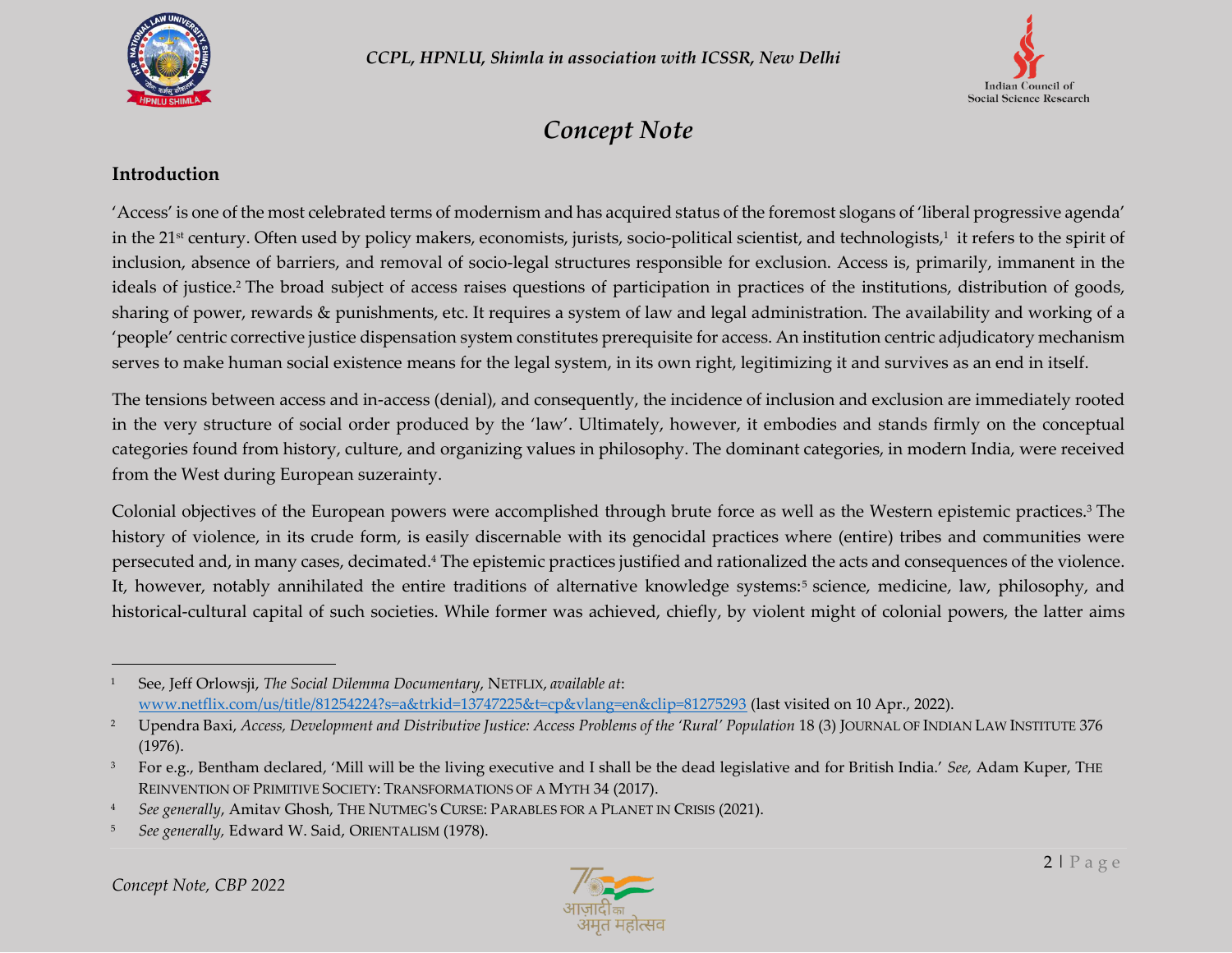



were furthered through embracing of the alien cognitive and epistemic practices, as epitome of knowledge, by native people trained and conditioned in modernity. Law and the legal system, in India, represent the primary subject matter of such cognitive practices.

Cultural influences of epistemic practices are often underrated by social and political theorists in understanding the influence of colonization over the Southern countries. Power in traditional sense is easily perceived since it manifests without ambiguities. In cognitive and epistemic form, power is not easily observable and the subjects and agents both take it for granted as if it is their own voice. The solution to the problem requires a process of unlearning. Mohan Das Karamchand Gandhi was, perhaps, the first Indian, who realized the importance of unlearning. Gandhi believed that, 'India needed to unlearn what she had learnt during the colonial years. Indeed, for Gandhi, *it was the Western educated elite who most needed to "unlearn" its attachment to a civilization that had degraded not just India but most of the world. India would do better to loom inwards, to return to and revive its traditional institutions*. In Hind Swaraj, Gandhi associated this path to true self-rule with the pursuit of 'self-reliance'.<sup>6</sup> K. C. Bhattacharya has described the problem as 'the slavery of spirit':<sup>7</sup>

'There is cultural subjection only when one's traditional cast of ideas and sentiment is superseded without comparison or competition by a new cast representing an alien culture which possesses one like a ghost. This subjection is slavery of the spirit: when a person can shake himself free from it, he feels as though the scales fell from his eyes. He experiences a rebirth and that is what I call Swaraj in Ideas.'

The normative as well as empirical ideas, that of 'justice' and of 'access to justice', are integrally dependent on the dominant models of law. The dichotomy of law and justice is a product of modernism. Roman jurists, for example, had single expression, *ius* or *jus* for both, law, justice or right. For them, law was an articulation of the community's conception of justice. Justice alone created and sustained order; and when dissociated from it, the law became a source and an instrument of disorder. <sup>8</sup> The concept of justice was inseparable from the concept of righteousness, which created good order. Identically, ancient conception of *Dharma,* signified duties as well as the sense of righteousness- what is the right way to conduct one's life or social transactions.

Dharma, has its root in Sanskrit *dhatu* (mother) '*dhri*', which literally means to hold, to own, to maintain and preserve. Law and dispensation of justice had a similar status that of primary social goods. Ancient and medieval literatures offer innumerable examples



<sup>6</sup> *See*, Karuna Mantena, *The Futility of Violence*, LEGAL THEORY WORKSHOP 14 (Jan., 2015), *available at*: [https://law.yale.edu/sites/default/files/documents/pdf/Intellectual\\_Life/LTW\\_KarunaMantena.pdf](https://law.yale.edu/sites/default/files/documents/pdf/Intellectual_Life/LTW_KarunaMantena.pdf) (last visited on 12 Apr., 2022).

<sup>7</sup> Krishna Chandra Bhattacharya & Sisirkumar Ghose, FOUR INDIAN CRITICAL ESSAYS 13 (1977).

<sup>8</sup> Bhikhu Parekh, *The Modern Conception of Right and Its Marxist Critique* in THE RIGHT TO BE HUMAN (Upendra Baxi (ed.), 1988).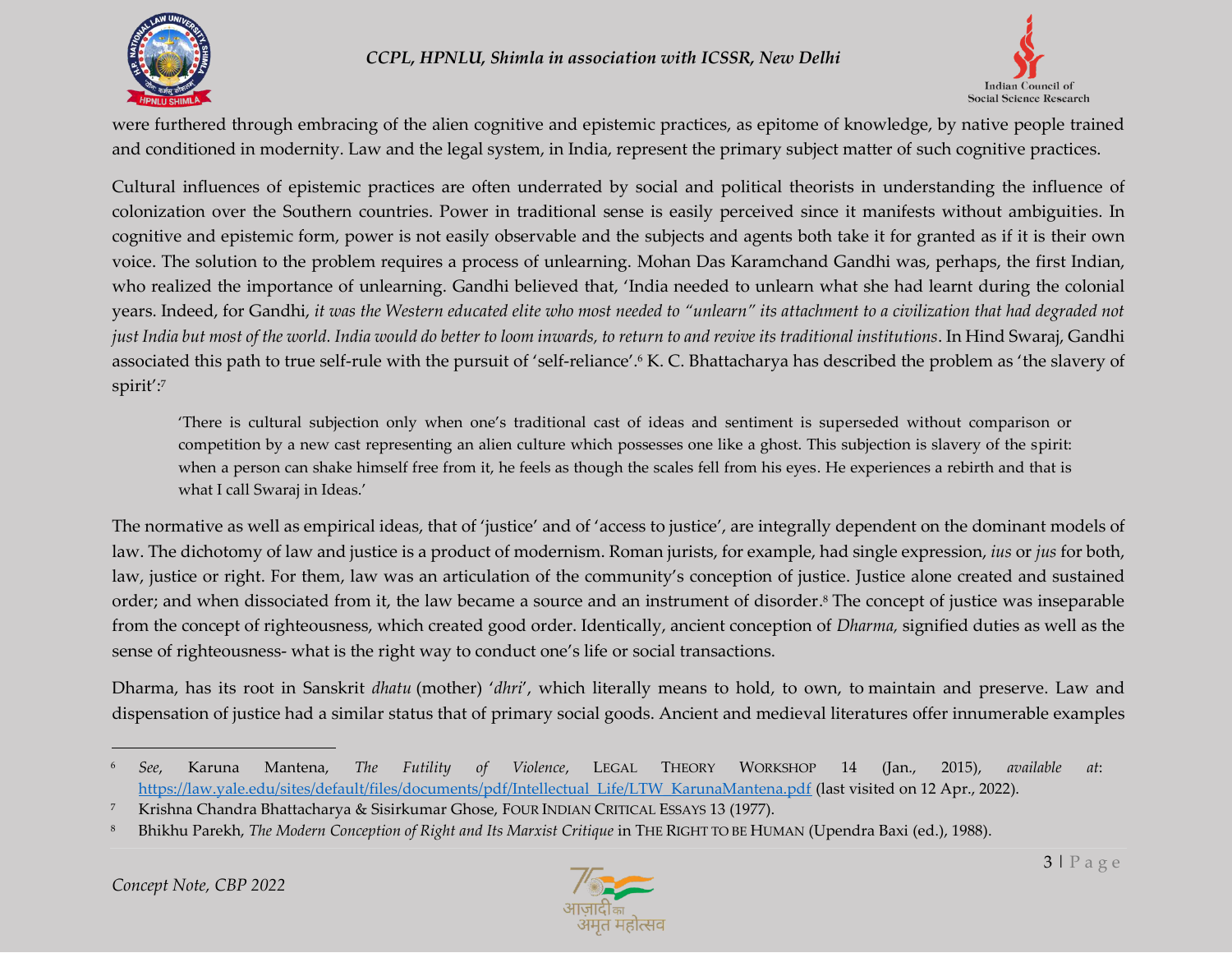



which impeccably lead to the conclusion that, 'it was not the individual's burden to seek justice (in corrective sense) from the state or the community'. Rather, opposite of it, the king and the community were under a 'pure duty' to dispense justice and uphold the social order. Justice, then, had the identical status of being a common good as air, water, or other natural resources. Here a pure social/public good refers to anything, tangible or intangible, the production and distribution (of opportunities of access) of which cannot be afforded to be left to, what are known, today, as the norms of the market: demand and supply through invisible hands. In such a model, the issues and talk of 'access', premised on the theories of liberal rights and claims, operationalized through exclusive professionals, would have little or no meaning. The problem would be only relevant to be discussed the other way around: the main issue would be 'absolute duties of the community' to disburse justice!

These are two paradigmatic world-views of justice, the first being fraught with moral problems, logical incoherencies, and inherent contradictions.

Historical and anthropological studies have established that every community and people have a unique psyche or soul. The alien epistemic and institutional practices are bound to be, therefore, counterproductive.<sup>9</sup> The traditional models of jurisprudence and the methods of scientific study, have faced decisive challenge in the previous century. 'It has become accepted that law must be recognized as an aspect of the total culture of a people, characterized by the psychological and ideational features as well as the structural and functional features of each fostering people'. <sup>10</sup> As far as the law, judicial institutions, and administration thereof are concerned, there is a general agreement, that all is not well with the *modern* Indian legal system.<sup>11</sup> It is noteworthy that there is a subtle but significant difference between the modern Western systems of knowledge and that of the South.

It is the characteristics of the Western knowledge systems, for example, law or natural science, that it tends to monopolies the entire field, the common law legal system is a vibrant example. Whereas, India's own historical and socio-cultural experience make it abundantly clear that whatsoever field it may be, including law and judicial process, competing varieties (plurality) have not only been



<sup>9</sup> Anthropologists and pluralist sociologists assert that, 'the law is manifestations of culture of the community and each historical community must be acknowledged to have the capacity of 'the self-generation of legal norms'. *See,* Selly at note 47. *See generally,* Acharya Shriman Narayan Agarwal, THE GANDHIAN PLAN OF ECONOMIC DEVELOPMENT FOR INDIA (1944); *See also,* Acharya Shriman Narayan Agarwal, THE GANDHIAN CONSTITUTION OF FREE INDIA (1946).

<sup>&</sup>lt;sup>10</sup> Masaji Chiba, ASIAN INDIGENOUS LAW: IN INTERACTION WITH RECEIVED LAW 1 (2009).

<sup>11</sup> For e.g., Hannah M Varghese, *The Legal System Works Differently For The Poor': Orissa High Court Chief Justice Muralidhar* LIVELAW.IN (16 Apr., 2022), *available at[: https://www.livelaw.in/top-stories/the-legal-system-works-differently-for-the-poor-chief-justice-muralidhar-196750](https://www.livelaw.in/top-stories/the-legal-system-works-differently-for-the-poor-chief-justice-muralidhar-196750)* (last visited on 16 Apr., 2022).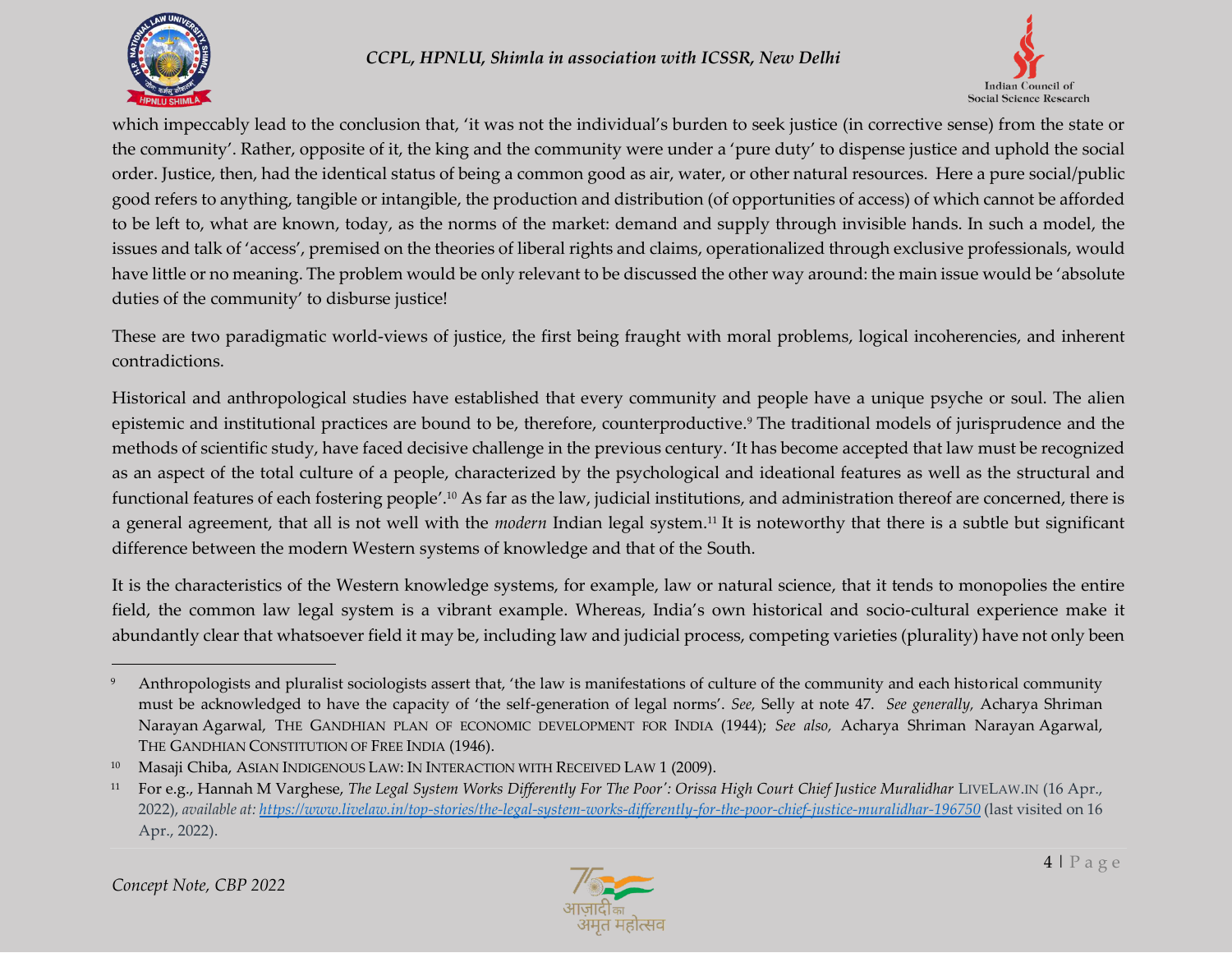



continuously existing but have also been believed to be desirable. It is clear, therefore, that pluralism of the West is of recent origin and of different kind. Indian communities, on the other hand, have lived for thousands of years, by the rich heritage of diversity. The uncritical 'reception'<sup>12</sup> of Common Law, institutions, and judicial techniques, in independent India, therefore, has caused, obviously, more socio-economic problems than what its parent countries face today. In many streams of liberal studies, 'liberalism' is branded as a failed project of the West, and pluralism (of post-modernism), an offspring of modernity, is looked upon as its deliverer!

## **Liberal Law and Tensions Between Access & Denial (Exclusion)**

The peculiarity about liberal legal system lies in the fact that it monopolizes the formation and enforcement of law and theorization thereof. The hegemony is based upon certain methods, a unique academic habitude, broadly known as positivism of (social) sciences, including the law. It has a self-declared claim to the ultimate 'truth', and a practical project for the universalization of the particular approach towards legal categories. The sustenance of positivism is drawn from the liberal belief in 'institutional fetishism'. <sup>13</sup> The law and its methods are concerned with creation of monopoly expelling the vast varieties of practices, branded as non-legal social norms. 14 The monopoly feeds upon the hierarchy of authority (power) based on the philosophy of subordination and domination, a fundamental principle, which Blackstone claimed, was necessary for a good society.<sup>15</sup>

Justice dispensation, according to the law, epitomizes the principle, be it the professions at the Bar or the Bench or that of orders of the justice forums. The approach to social order which is grounded in domination and subordination of ranks through the lenses of power,



<sup>12</sup> *Cf.* provisions of Sections 39(2) and 8(3), (Developmental Clauses) 40, Constitution of South Africa, 1996 which require the Court to reform the received common law in accordance with the provisions of the Constitution.

<sup>13</sup> Roberto M. Unger, WHAT SHOULD LEGAL ANALYSIS BECOME? (1996). The rationalizing Legal Analysis refer to institutional structures and superstitions including institutional fetishism which forbid any attempt, even for academic purposes, to explore the democratic transformative opportunities for realizing experimental thinking, practical democratic experimentalism of/and institutional possibilities.' *Id. at* 2-7.

<sup>&</sup>lt;sup>14</sup> Hans Kelsen's Nomo-dynamics falls in this category of legal theory, whereas purity of norm is desired up to an extent that law is mistreated merely as a legal vessel, which may be channelized by socio-political factors into certain direction. *See,* Waynie Morrison, JURISPRUDENCE: FROM THE GREEKS TO POST MODERNISM 329 (1997).

<sup>15</sup> BLACKSTONE'S COMMENTARIES ON THE LAWS OF ENGLAND at 104-108 Book IV, Chap. 8: Of Praemunire (The Avalon Project: Documents in Law, Legal History and Diplomacy, Yale Law School, Lillian Goldman Law Library), *available at*: [http://avalon.law.yale.edu/18th\\_century/blackstone\\_bk4ch8.asp](http://avalon.law.yale.edu/18th_century/blackstone_bk4ch8.asp) (last visited on 20 Apr., 2022).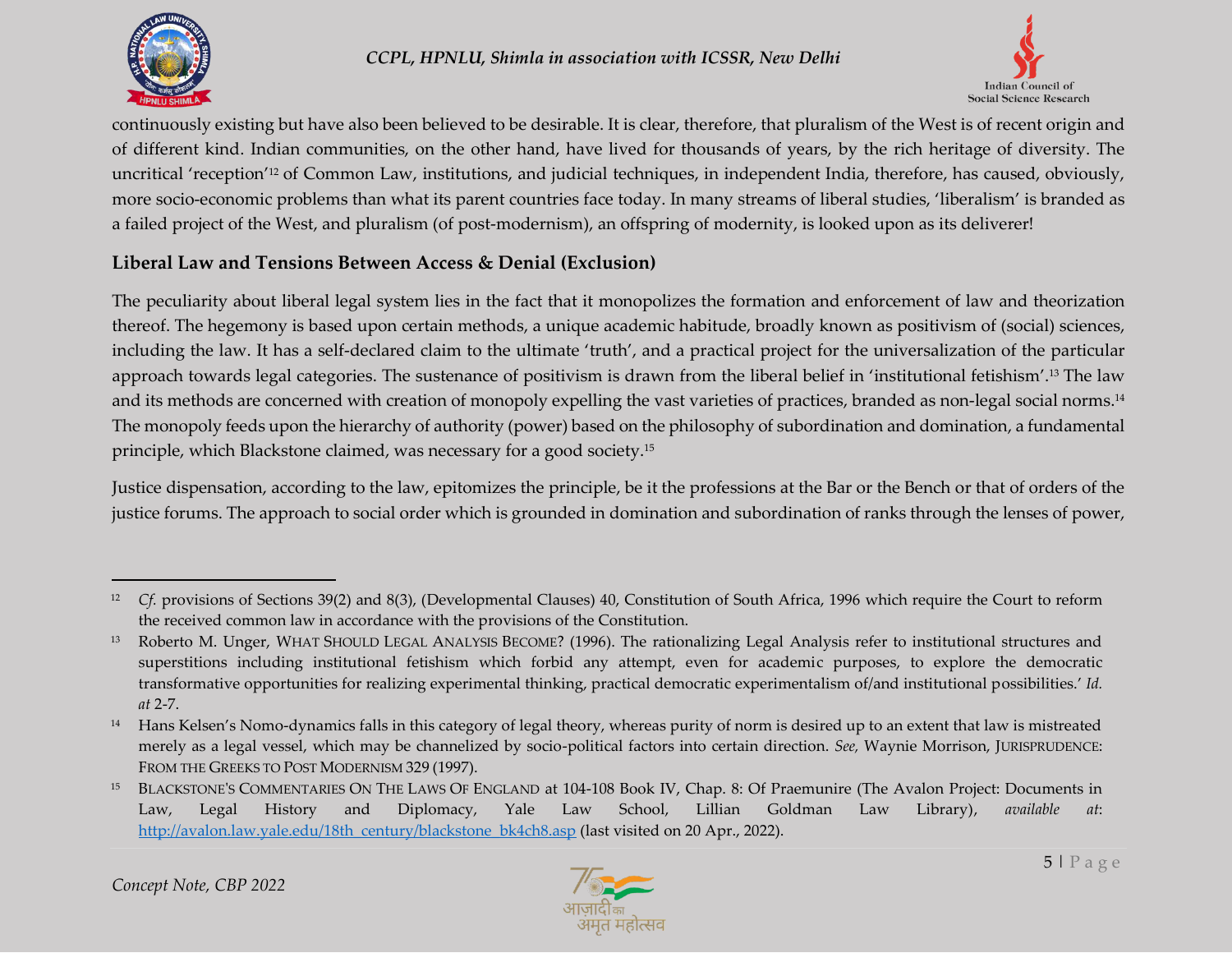



obviously, denounces that access to justice is, primarily, a moral and cultural problem. The Western paradigm treats the problem of access as multiple issues of *techniques*, legal technology, and procedures.

For example, one can investigate the history and principles of emergence of legal aid, legal services, and pro-bono lawyering instituted by the Indian Judiciary and being innovated by the Union Government, respectively. Roberto Unger has hypothesized this phenomenon as rationalizing and humanizing tendencies, which ensure the stalling of the transformative change a legal system may witness in its evolutionary ascendance.<sup>16</sup> These, therefore, it is submitted, are destined to backfire.

Thomas Hobbes' interventions in 'state of nature' were imagined on the ground of the authoritative challenge men were capable to put against power relationships found in the nature. The notion of power was crucial in the establishment of scientific disciplines, which were based upon legitimation of epistemic practices while causing epistemic violence against non-western paradigms of ontology, deontology, moral psychology, law, and epistemology. Uncritical reliance upon authority, may sometimes, culminate into blind obedience to irrational authority as happened under fascist regimes in Germany, Russia, and Italy, prior to and during the Second World-War. Stanley Milgram, through his experiments, has demonstrated how 'group psychology' develops at the cost of compromising individual moral autonomy. In his words:

'The most far-reaching consequence of the agentic shift is that a man feels responsible to the authority directing him but feels no responsibility for the content of the actions that the authority prescribes. Morality does not disappear, but acquires a radically different focus: the subordinate person feels shame or pride depending on how adequately he has performed the actions called for authority. Language provides numerous terms to pinpoint this type of morality: loyalty, duty, discipline, all are terms heavily saturated with moral meaning and refer to the degree to which a person fulfills his obligations to authority. They refer not to the goodness of the person *per se* but to the adequacy with which a subordinate fulfills his socially defined role. The most frequent defense of the individual who has performed a heinous act under command of authority is that he has simply done his duty… . In asserting this defense, the individual is not introducing an alibi concocted for the moment but is reporting honestly on the psychological attitude induced by submission to authority'. 17

Hannah Arendt in her work, '*Eichmann in Jerusalem*: *A Report on Banality of Evil',* has explained the dilemma of a modern bureaucratic person who loses the capacity to think and feel and surrenders itself before an external authority without judging the moral aspects of



<sup>16</sup> *Id.* Note 13.

<sup>17</sup> Stanley Milgram, OBEDIENCE TO AUTHORITY: AN EXPERIMENTAL VIEW 145-146 (1974).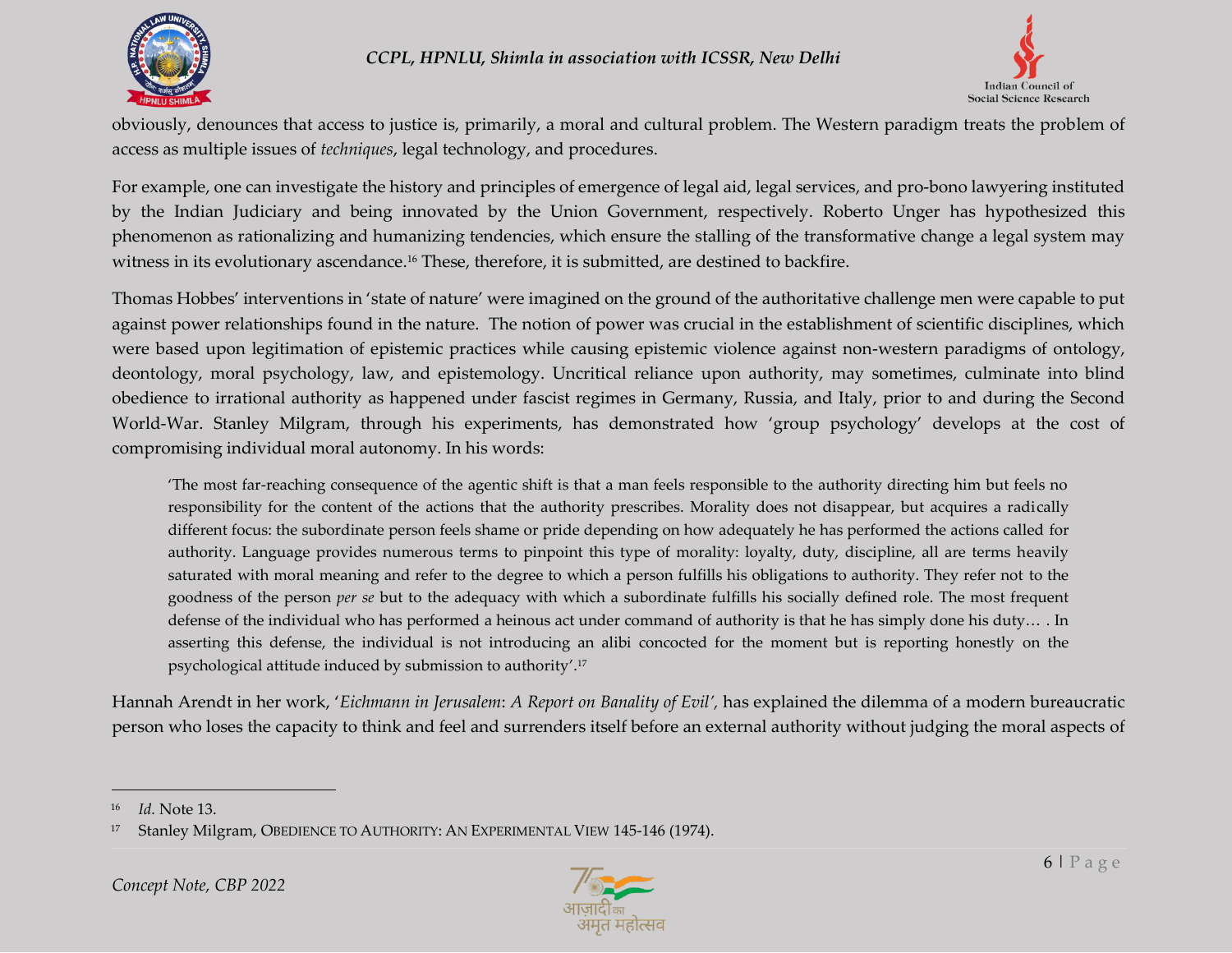



the rule or the command. <sup>18</sup> The tendency towards obedience of the rule of command emanates from inferiority complex, in which the person tries to escape from himself, his self, humanity in him, from his freedom and responsibilities and becomes a part of supposedly bigger power or a group. Erich Fromm in his, '*Escape From Freedom',* shows how a command of higher authority (here liberal law) or an aspiration of a group, is uncritically obeyed to the extremes of its (commands') moral bankruptcy:

'The individual finds himself 'free' in the negative sense, that is, alone with his self and confronting an alienated, hostile world. In this situation, to quote a telling description of Dostoevski, in *The Brothers Karamazov*, he has 'no more pressing need than the one to find somebody to whom he can surrender, as quickly as possible, that gift of freedom which he, the unfortunate creature, was born with'. The frightened individual seeks for somebody or something to tie his self to; he cannot bear to be his own individual self any longer, and he tries frantically to get rid of it and to feel security again by the elimination of this burden: the self'. 19

The problems of access to justice, or its opposites, and possibilities of legal pluralism, in India, need to be studied in these backgrounds. As far as, the access to justice, in liberal legal system is concerned, to ordinary people, it appears a monster or a leviathan better to be avoided, kept away, if possible. Paradoxically, the common man is compelled to believe, if you fight against a monster, you will become one of them, you will become a monster too.

### **International and National Legal Framework for Access to Justice**

The pluralistic conception of law allows it to transcend the barriers of positivism. The International law appears to be a source of aspiration or possibility to develop law into certain specific direction. Normatively, International Law contains prescription for countries to recognize the necessity of proper forum while adjudicating a dispute related to violation of any right. The right to Access to Justice is recognized by UDHR (Universal Declaration of Human Rights, 1948). Article 6, of the UDHR declares, 'Everyone has the



<sup>&</sup>lt;sup>18</sup> Hannah Arendt, EICHMANN IN JERUSALEM: A REPORT ON BANALITY OF EVIL 135, 149 (1963, 2006); ("So Eichmann's opportunities for feeling like Pontius Pilate were many, and as the months and the years went by, he lost the need to feel anything at all. This was the way things were, this was the new law of the land, based on the Fuhrer's order; whatever he did he did, as far as he could see, as a law-abiding citizen. He did his duty, as he told the police and the court over and over again; he not only obeyed orders, he also obeyed the law…. The case of the conscience of Adolf Eichmann, which is admittedly complicated but is by no means unique, is scarcely comparable to the case of the German generals, one of whom, when asked at Nuremberg, 'How was it possible that all you honorable generals could continue to serve a murderer with such unquestioning loyalty?,' replied that it was 'not the task of a soldier to act as judge over his supreme commander. Let history do that or God in heaven… Eichmann, much less intelligent and without any education to speak of, at least dimly realized that it was not an order but a law which had turned them all into criminals").

<sup>&</sup>lt;sup>19</sup> Erich Fromm, ESCAPE FROM FREEDOM 173 (1965).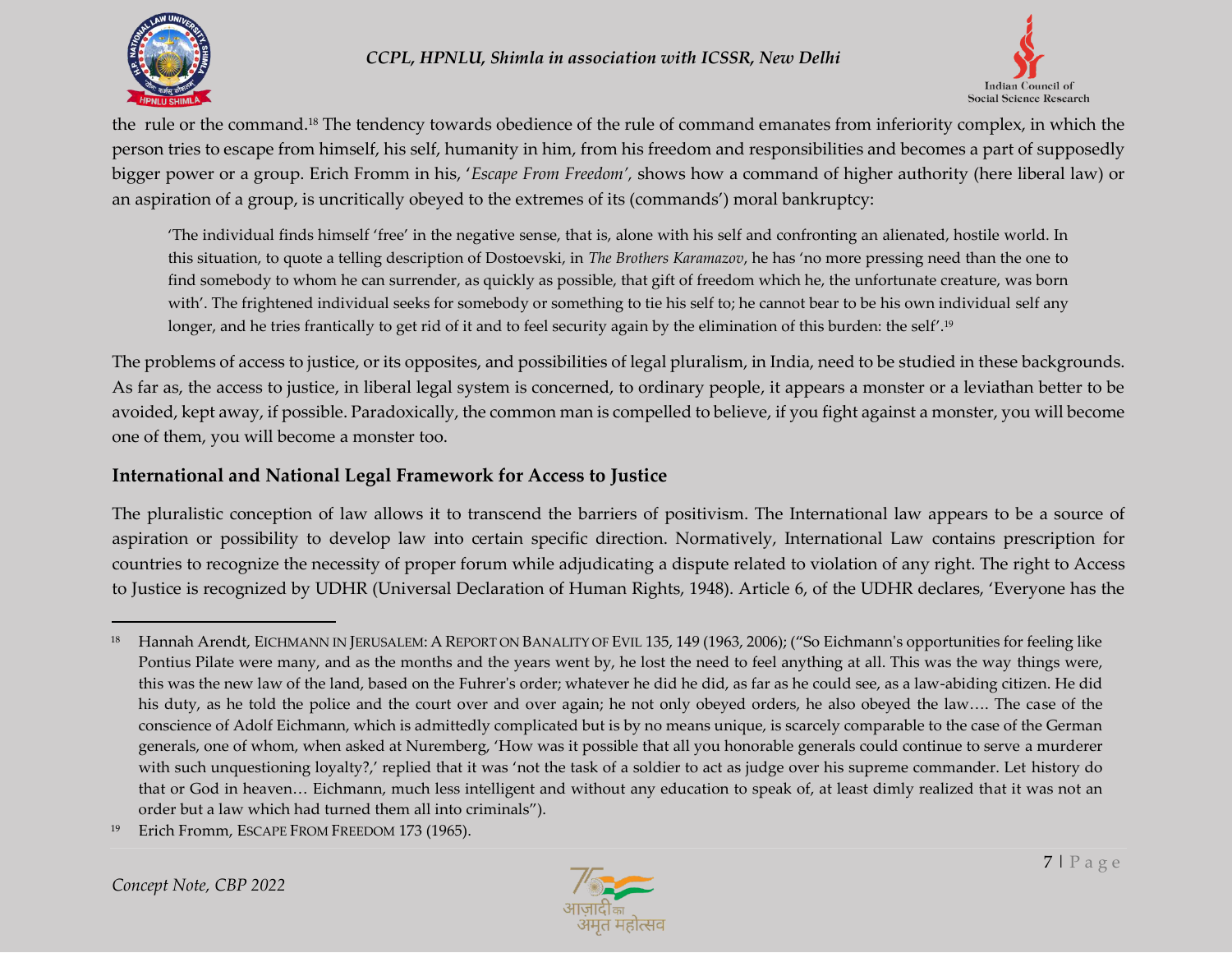



right to recognition everywhere as a person before the law'. <sup>20</sup> Article 7 proclaims that 'all are equal before the law and are entitled without any discrimination to equal protection of the law'. <sup>21</sup> Article 8, specifically recognizes right to Access to remedy, 'Everyone has the right to an effective remedy by the competent national tribunals for acts violating the fundamental rights granted to him by the Constitution or by law'. <sup>22</sup> Article 10, of the Declaration, lays down that, 'Everyone is entitled in full equality to a fair and public hearing by an independent and impartial tribunal, in the determination of his rights and obligations, and of any criminal charge against him'.<sup>23</sup>

The entitlement for the Access to Justice is recognized by Constitution of India. Article 14 of the Constitution guarantees, 'The State shall not deny to any person equality before the law and the equal protection of the laws within the territory of India' 24 . Indian 39-A of the Constitution is more specific:

'The State shall secure that the operation of the legal system promotes justice, on a basis of equal opportunity, and shall, in particular, provide free legal aid, by suitable legislation or schemes or in any other way, to ensure that opportunities for securing justice are not denied to any citizen by reason of economic or other disabilities. 25

Order XXXIII, rule 18 of the Code of Civil Procedure, 1908, <sup>26</sup> lays down that State shall provide free legal aid to poor people. Section 303 of the Criminal procedure Code, 1973,<sup>27</sup> prescribe that, 'every accused person has a right to be defended by an advocate of his or her choice'. Section 304 of the Code lays down rules for free legal aid to poor and indigent persons at the expense of the State. $^{28}$ 



<sup>20</sup> Article 30, UNIVERSAL DECLARATION HUMAN RIGHTS, (1948).

<sup>21</sup> *Id.*

<sup>22</sup> *Id.*

<sup>23</sup> *Id.*

<sup>24</sup> The Constitution of India, 1950.

<sup>25</sup> *Id.*

<sup>26</sup> Order XXXIII, rule 18 of the Code of Civil Procedure, 1908, prescribes: '*Power of Government to provide for free legal services to indigent persons*: (1) Subject to the provisions of this Order, the Central or State Government may make such supplementary provisions as it thinks fit for providing free legal services to those who have been permitted to sue as indigent persons.'

<sup>&</sup>lt;sup>27</sup> Section 303, The Code of Criminal Procedure, 1973, lays down, 'Right of person against whom proceedings are instituted to be defended. Any person accused of an offence before a Criminal Court, or against whom proceedings are instituted under this Code, may of right be defended by a pleader of his choice'.

<sup>&</sup>lt;sup>28</sup> Section 304, The Code of Criminal Procedure, 1973, reads, '(1) Where, in a trial before the Court of Session, the accused is not represented by a pleader, and where it appears to the Court that the accused has not sufficient means to engage a pleader, the Court shall assign a pleader for his defence at the expense of the State".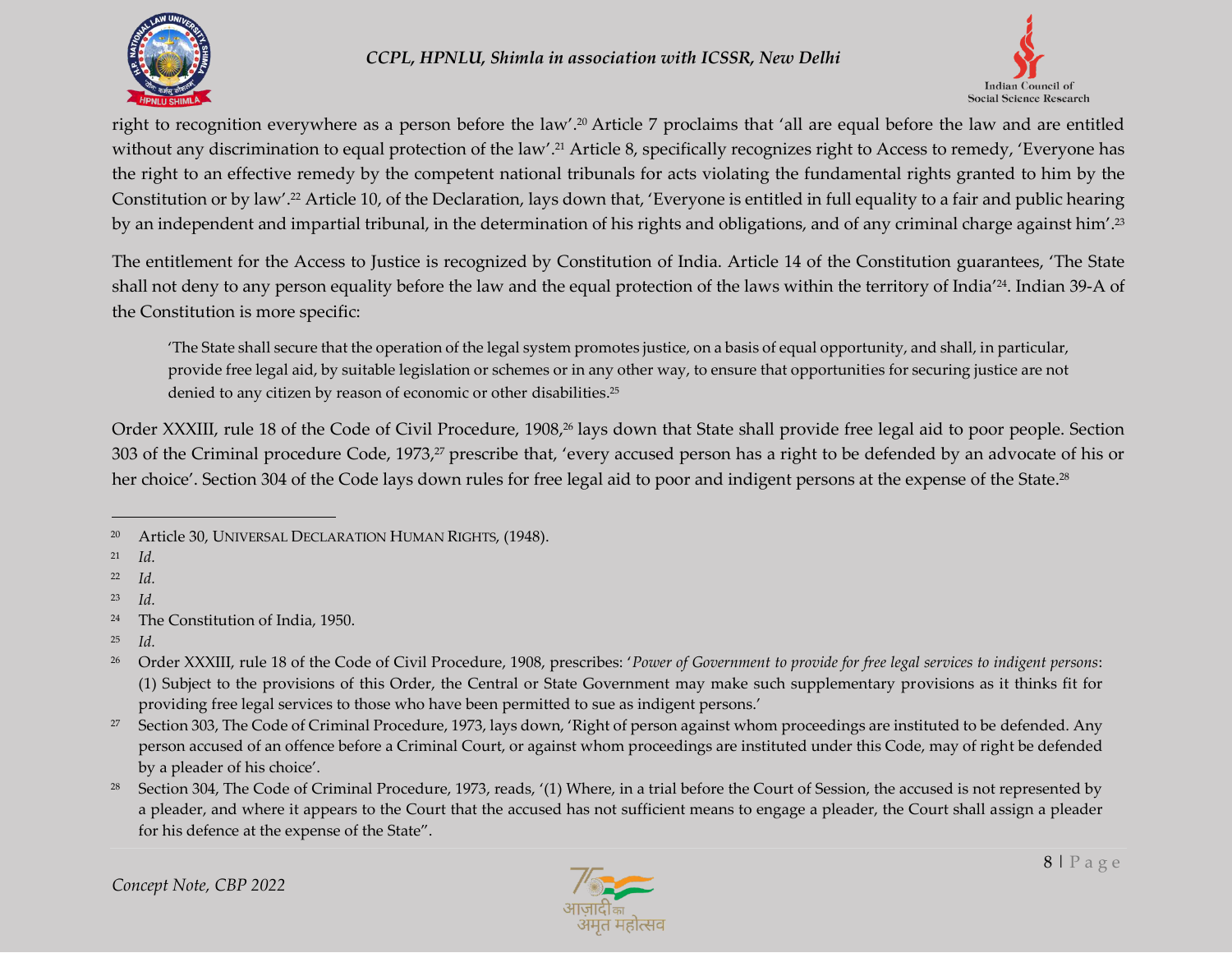



In spite of all these legal provisions, Access to Justice has been a distant goal for ordinary masses. The Supreme Court's initiative to 'take suffering seriously'<sup>29</sup> since *Hussain Ara Khatoon,*<sup>30</sup> resulted into the birth of the National Legal Services Authority established through Legal Services Authority Act, 1987. The law intends to institutionalize legal aid and awareness programmes. The Act has, supposedly, helped in the emancipatory project of Access to Justice for poor and indigent people. Section 12 of the Act provides a list of beneficiaries entitled to free legal aid under the Act. The list includes, 'a member of a Scheduled Caste or Scheduled Tribe'; 'a victim of trafficking in human beings or beggar'; 'a woman or a child'; 'a person with disability'; 'a victim of a mass disaster, ethnic, violence, caste atrocity, flood, drought, earthquake or industrial disaster'; 'an industrial workman'; person 'in custody'; or person 'in receipt of annual income less than rupees nine thousand'. <sup>31</sup> Section 2 (c) of the Act defines 'Legal Services', which include 'the rendering of any service in the conduct of any case or other legal proceedings before any court or other authority or tribunal and the giving of advice on any legal matter'. 32

In *Anita Kushwaha* v. *Pushpa Sadan*, <sup>33</sup> the Apex Court has recognized four important characteristics of 'access to justice' to be achieved, i.e. 'effectiveness of adjudicatory mechanism, reasonable accessibility in terms of distance, speedy adjudication, and affordability of the mechanism'. <sup>34</sup> Recently, the Chief Justice of India, Justice Ramanna, highlighted the inclusiveness of legal aid scheme in India.<sup>35</sup> Because of non-application of 'means test', the program covers 70% of Indian population.<sup>36</sup> NALSA has recently introduced 'Legal Aid Defense Counsel System' on a pilot basis, wherein lawyers are being engaged on a full-time basis in cases adjudicated in the District-Session Courts.<sup>37</sup> This Program has been implemented in 17 Districts across the Country. About 1600 cases were properly addressed by the counsels engaged under this program in 2020.<sup>38</sup>

 $\overline{a}$ 

<sup>38</sup> *Id.*



<sup>29</sup> Upendra Baxi, *Taking Suffering Seriously: Social Action Litigation in the Supreme Court of India,* 4(6) THIRD WORLD LEGAL STUDIES 107 (1985).

<sup>30</sup> *Hussainara Khatoon* v. *State of Bihar*, 1980 S.C.C. (1) 9.

<sup>&</sup>lt;sup>31</sup> The Legal Services Authorities Act, 1987.

<sup>32</sup> *Id.*

<sup>33</sup> (2016) 8 S.C.C. 509.

<sup>34</sup> *Id.*

<sup>35</sup> Bhadra Sinha, *Important to reach people of all sections, says CJI Ramana at NALSA awareness programme,* THE PRINT (14 Nov., 2021).

<sup>36</sup> Express News Service, *Access to justice still a challenge for millions: Justice Ramana* (New Delhi, 23 Mar., 2021).

<sup>37</sup> *Id.*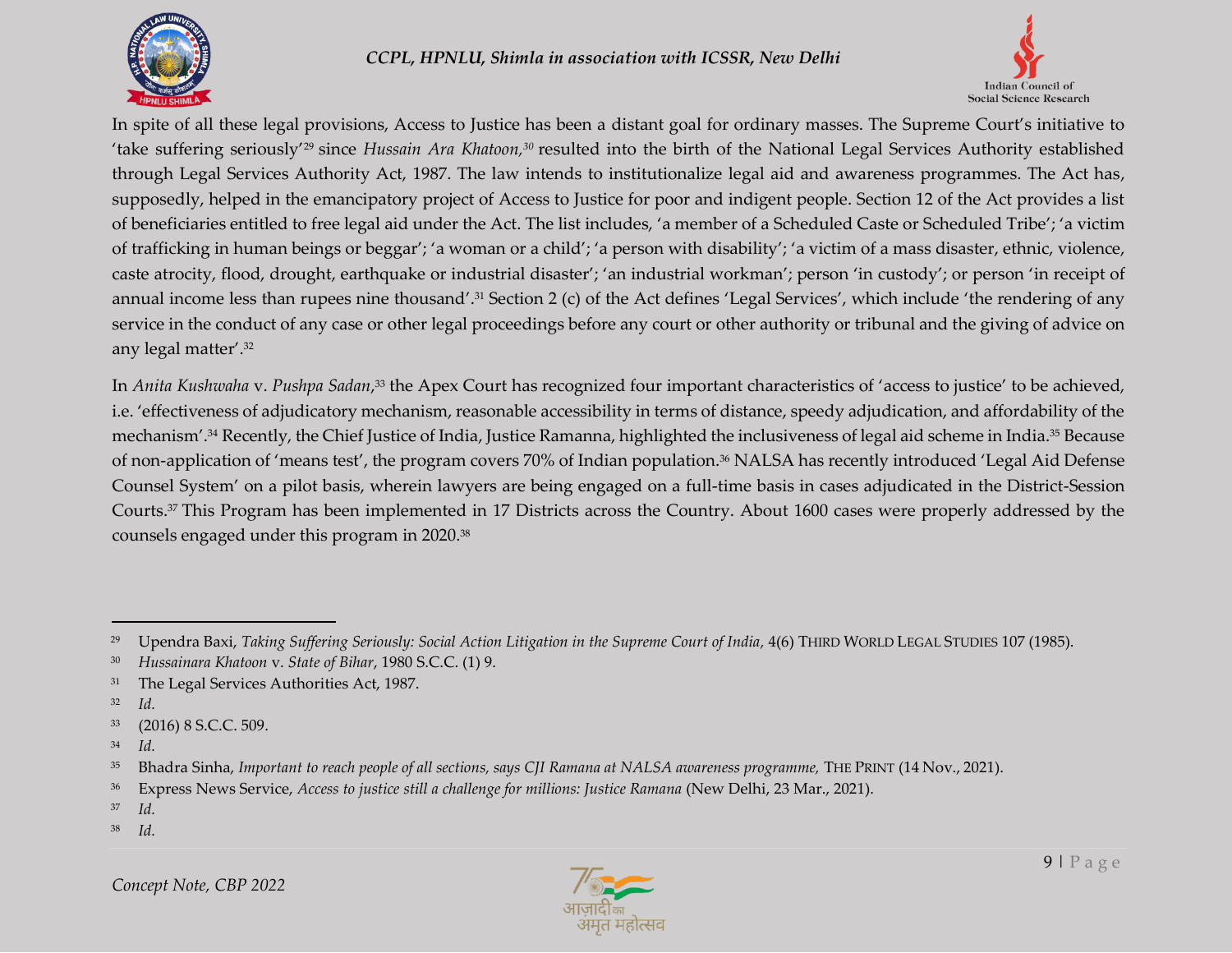



The Central Government has recently implemented DISHA (Innovative Solutions for Holistic Access to Justice in India) scheme. The purpose of the scheme is to achieve "Tele-law: Reaching the unreached, Nyaya Bandhu (Pro-bono Legal Services), Nyaya Mitra and Legal Literacy & Legal Awareness Program".<sup>39</sup>

As per data available, in 2019, only 54% of the total Indian population has accessibility to internet.<sup>40</sup> This data may have slightly improved by now. but the digital divide, not only population wise but also demography wise, in India makes this scheme too vulnerable to achieve its desired ends. Moreover, in a model of law that is 'right and duty centric', policy initiatives conceived and implemented after the principles of 'largesse or charity' have doubtful prospects.

## **Access to Justice and Challenges Ahead**

The well-known Latin maxim, *Ubi jus ibi remedium,* signifies the spirit of Access to Justice. In other words, what is the meaning of a right if its violations do not get remedied? Any substantive rights would be meaningless, in its all formal declarations, unless there is a system of adjudicatory mechanisms, which affords effective remedies against it. Adjudicatory mechanism cannot be useful unless it is backed by a radical possibility of its openness, not simply, in a formal or symbolic sense. Further, the idea of openness does not have a mere formal import i.e., open only for privileged groups, classes, or persons. The substantive openness requires availability of the forum and the remedy from it to all, which is not contingent upon individual capacity and the will to change the course of action. Franz Kafka's '*The Trial'* demonstrates this paradox succinctly.<sup>41</sup> Giorgio Agamben's *Homo Sacer,* elucidates this 'state of in-distinction' in the following aesthetically expounded words:



<sup>39</sup> Ministry of Law and Justice, Government of India, *Access to Justice*. *Available at*[: https://doj.gov.in/division/access-to-justice/](https://doj.gov.in/division/access-to-justice/) (last visited on 22 Apr., 2022*).* 

<sup>40</sup> Vijdan Kawoosa, *Connectivity Gets Better But Parts of India Still Logged Out* HINDUSTAN TIMES (14 Aug., 2020), *available at:* [https://www.hindustantimes.com/india-news/connectivity-gets-better-but-parts-of-india-still-logged-out/story-](https://www.hindustantimes.com/india-news/connectivity-gets-better-but-parts-of-india-still-logged-out/story-VSqXriMdGUudWb7eBcWzjN.html)[VSqXriMdGUudWb7eBcWzjN.html](https://www.hindustantimes.com/india-news/connectivity-gets-better-but-parts-of-india-still-logged-out/story-VSqXriMdGUudWb7eBcWzjN.html) (last visited on 10 Apr., 2022).

<sup>41</sup> Franz Kafka, THE TRIAL 153-155 [Mike Mitchell (trans.), 1925, 2009]; ["Outside the Law there stands a doorkeeper. A man from the Country comes to this doorkeeper and asks to be allowed into the Law, but the doorkeeper says he cannot let the man into the Law just now. The man thinks this over and then asks whether that means he might be allowed to enter the Law later. 'That is possible"', the doorkeeper says, 'but not now'… If you are so tempted, why don't you try to go in, even though I have forbidden it? But remember, I am powerful. And I am only the lowest doorkeeper. Outside each room you will pass through there is a doorkeeper, each one more powerful than the last… The man from the country did not expect such difficulties; the Law is supposed to be available to everyone and at all times, he thinks". When the man from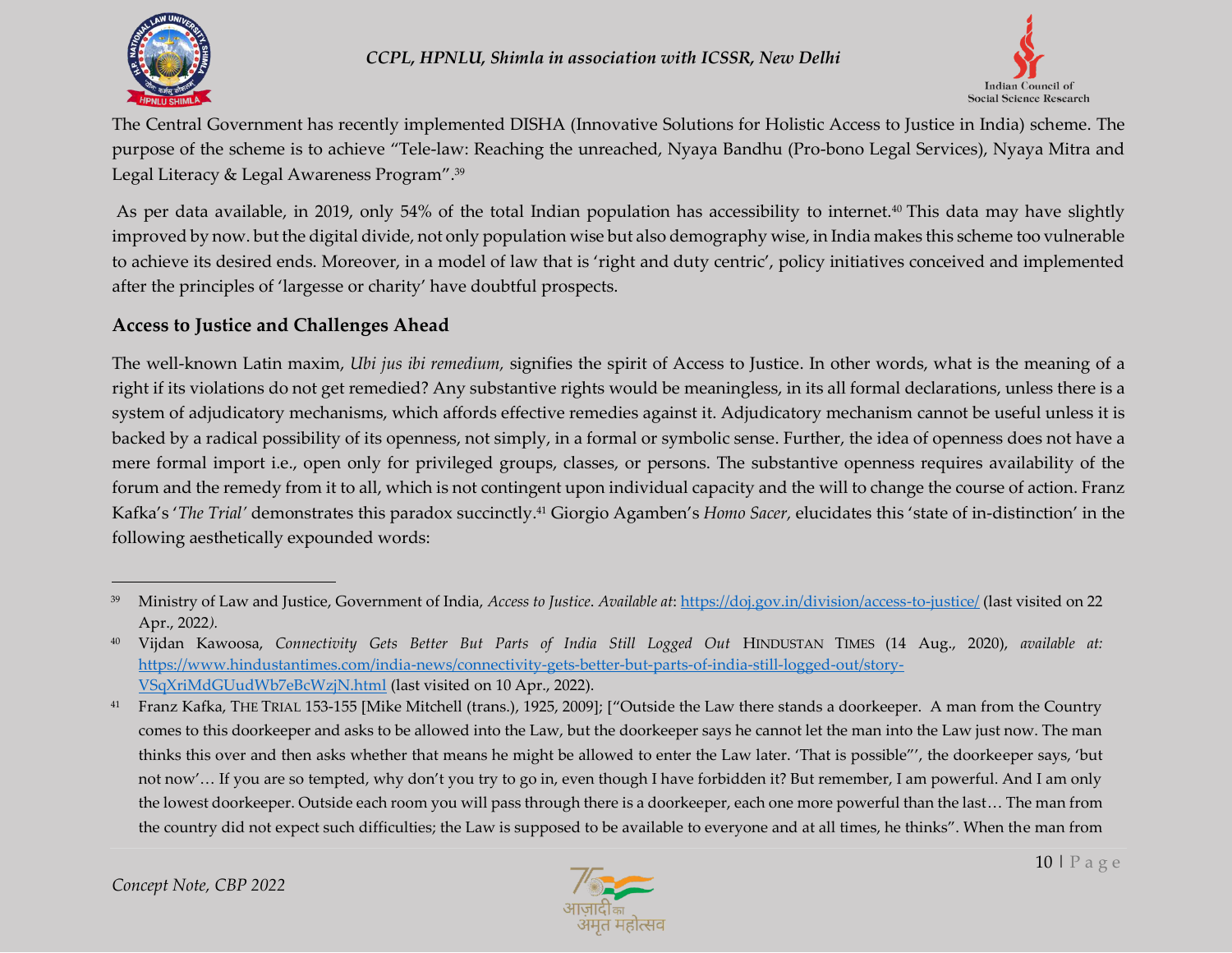



'…law demands nothing of him and commands nothing other than its own openness…. law applies to him in no longer applying, and holds him in its ban in abandoning him outside itself. The open door destined only for him includes him in excluding him and excludes him in including him'. 42

Agamben, further, elaborates Kafka's idea as to what it means to be open for a legal system. He writes, 'Nothing-and certainly not the refusal of the doorkeeper-prevents the man from the country from passing through the door of the Law if not the fact that this door is *already open* and that the Law prescribes nothing'. <sup>43</sup> The contradictory state of affairs, fortifies further the tensions between access and in-access in liberal legal order. Access, in symbolic sense, is universally theorized as desire or norm to be achieved under constitutional structure of governance but its realization is kept subservient to the social and political contingencies. The empirical status of Constitutional guarantee under Article 14, and the promises held out in Article 39A, symbolize the Kafkaesque riddle. Normative order is organized as ideology and behind its curtain the *status quo* is preserved, either attached to class interest or it facilitates some privileged professions. Carl Schmitt, in his classic work, on 'Constitutional Theory'*,* has explained the connection between the Constitutional law reforms and its role in protection and preservation of the current order: 44

For political reasons, that which is designated as a "true" or "genuine" constitution often only corresponds to a particular ideal of the constitution. In particular, the liberal bourgeoisie established a certain ideal concept of constitution in its struggle against the absolute monarchy (or alien rule) and identified it with the concept of constitution in general. One spoke only of "constitution" when the demands of bourgeois freedom were fulfilled and a decisive political influence was secured…. . An especially differentiated concept arose in this way. More specifically, it is no longer self-evident that every state has a constitution. Yet there are states with and those without a constitution, "constitutional" states and "non-constitutional" states. One even speaks of a "constitutional state constitution," of a state constitution that corresponds to a constitution more precisely, which would be nonsensical if a particular political program did not lie behind the concept of a constitution.<sup>45</sup>



countryside failed to enter into the door and waited whole life for it. He was permitted by gatekeeper to ask question. The man asked, 'Everyone seeks the Law, so how is it that in all these years no one apart from me has asked to be let in?' The doorkeeper realizes that the man is nearing his end, and so, in order to be audible to his fading hearing, he bellows at him, 'No one else could be granted entry here, because this entrance was intended for you alone. I shall now go and shut it"].

<sup>42</sup> Giorgio Agamben, HOMO SACER: SOVEREIGN POWER AND BARE Life 50 (Daniel Heller-Roazen (trans.), 1998).

<sup>43</sup> Giorgio Agamben, *Id.* at 49.

<sup>44</sup> Cark Schmitt, CONSTITUTIONAL THEORY 89 (1928).

<sup>45</sup> *Id*.*,* at 89.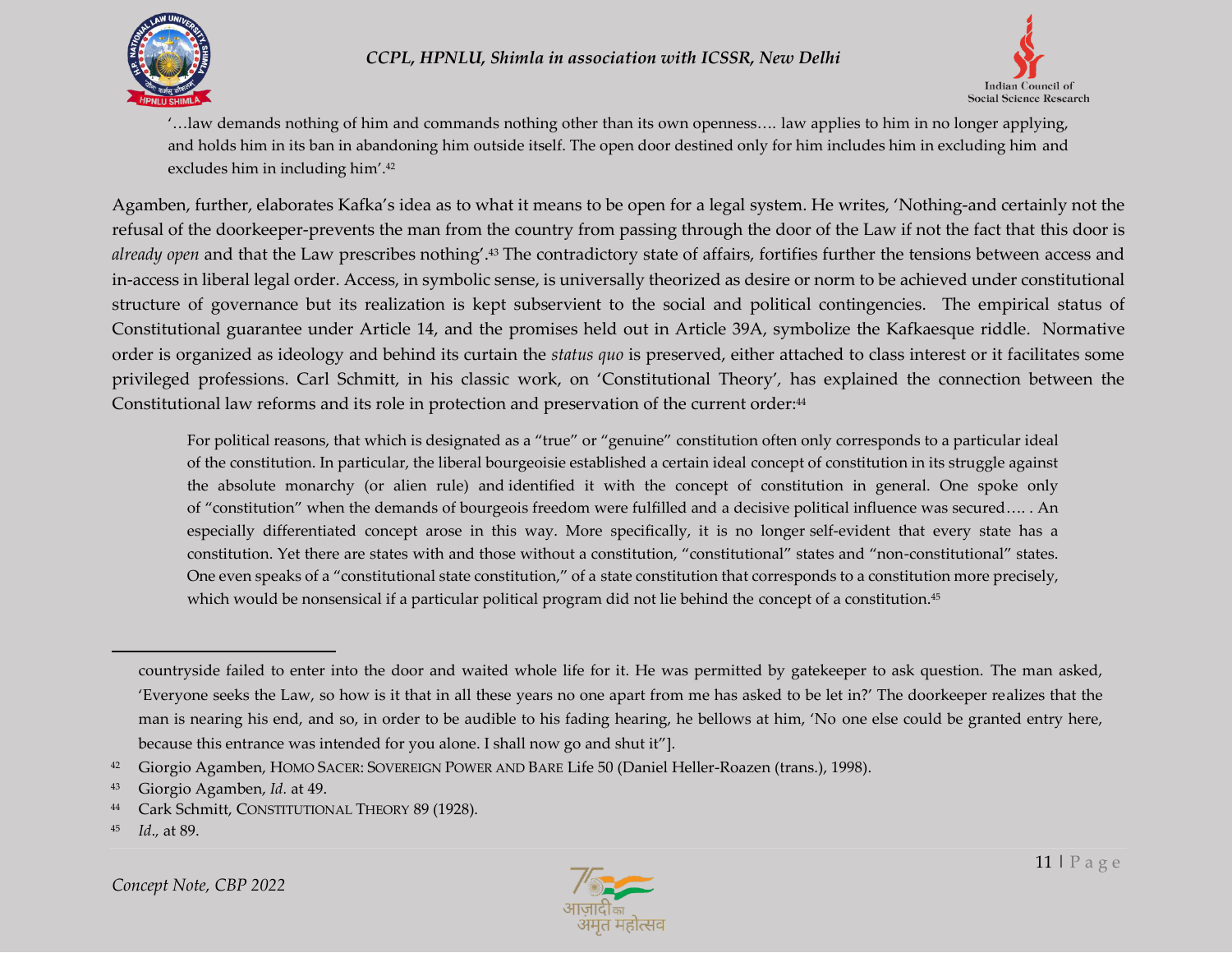



A characteristic way out, is, not to be found, in the liberal law itself but certainly outside the ruling models of it. Pluralism may offer numerous insights. Ancient epistemic systems and institutional practices may contain answers to the today's problem of access to justice. It is noteworthy that the tradition, in India, did continue into entire medieval period. A distinctive feature of Indian legal pluralism can be traced to the fact that the pluralistic practices were not circumscribed by a monopolized over-aching system of rank and subordination: state. The unique possibility and challenges to the pluralism, in India, are, tentatively, described below.

#### **Pluralism and Access to Justice**

Law has regulatory, emancipatory as well as repressive potential. Santos remarks, 'the way Law's potential evolves, has nothing to do with the autonomy or self-reflexivity of the law, but rather with the political mobilization of competing social forces'.<sup>46</sup> The ruling concept of law, in the liberal legal and political theory, simply, identifies law, nation, and the state. The phenomenon of state monopoly, of law and legal processes, has a history not more than three hundred years. It has been a well-established debate in anthropology and sociology that law has never been, in history, absolutely buckled with the 'state'. In the late nineteenth century, as a reaction to legal positivism, the debate found its place in legal philosophy. <sup>47</sup> Legal pluralism emerged, in nineteenth century, with the studies in indigenous forms of law in the third world. Earliest debate started with early anthropologists who undertook investigations in the societies of Asia, Africa, and Pacific with a view to find answers to the question, how these peoples maintained social order without European law. <sup>48</sup> In the twenty first century, Legal pluralism has become one of the central themes in the reconceptualization of the law/society relation. <sup>49</sup> John Griffith, defines legal pluralism, 'as that state of affairs, for any social field, in which behavior pursuant to more than one legal order occurs'. <sup>50</sup> Sally Merry defines it, to mean, 'a situation in which two or more legal systems co-exists in the same social field'. 51



<sup>46</sup> Boaventura de Saousa Santos, TOWARD A NEW LEGAL COMMON SENSE 85 (2002).

<sup>47</sup> *Id.*, note 8 at 85.

<sup>48</sup> *See generally,* Bronislaw Malinowski, CRIME AND CUSTOM IN SAVAGE SOCIETY (1926: 1940).

<sup>49</sup> Selly Engel Merry, *Legal Pluralism*, JOURNAL OF LAW AND SOCIETY ASSOCIATION 872 (1988).

<sup>50</sup> John Griffith, *What is Legal Pluralism*, JOURNAL OF LEGAL PLURALISM 2 (1996).

<sup>51</sup> *Id.,* note 46 at 870.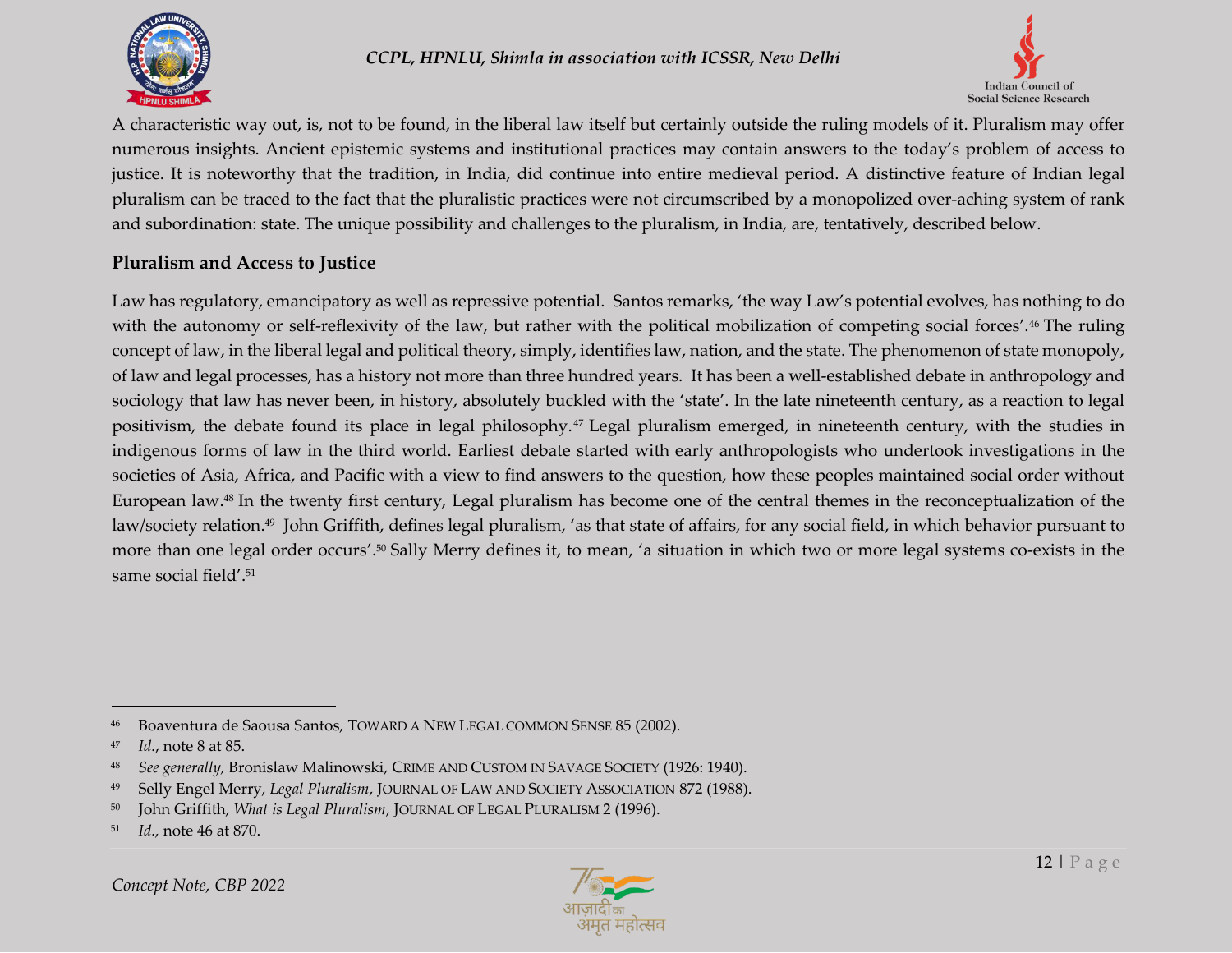



In modern India, there are illusionary appearances of pluralist law and legal processes. For example, Gram Nyayalaya,<sup>52</sup> Gram Panchayat<sup>53</sup> Family Courts, methods and modes of alternative dispute resolution mechanisms, and tribal councils<sup>54</sup> in Scheduled Areas etc. Further, though there are significant departures in respect of the standard (civil & criminal) procedure, these grassroots judicial forums are bound to follow. These forums are, yet tied to the overall ranks of hierarchy under the general system of judiciary. Most importantly, however, the Gram Nyayalaya and Panchayats are bound to follow the general 'state law'. Obviously, attempts to puruse the methods and objectives of pluralism are, conspicuously, absent. A, contrary but unique position of, in the ways discursive to the dominant liberal paradigm of law and judicial techniques, is to be found in the status of 'commercial arbitration'. The parties to the arbitration are entitled to, mutually, determine not only the forum and procedure but also the rules that will be binding on the forum. Appropriately, the institution is challenged as the 'privatization of justice'.<sup>55</sup> The privatization of justice, including criminal justice, and political sovereignty, in Common Law, has a long history.<sup>56</sup> The very possibility of privatization pre-supposes possessive individualism and the man abstracted from his culture, collective psychology, mediate and immediate circumstances of his community.

The legal pluralism, conversely, is concerned with norms and practices of the accumulated cultural-legal traditions and the psychocognitive identity of the particular community, in which a being is an integral part and occupies a unique ontological location within it. Heidegger neologized it as 'facticity'.<sup>57</sup> The fact that multiplicity of 'the laws', legal forums, and courses of justice administration co-exist, at the same time, in a given society, call for a larger movement for the study of societies in India. This is different from decentralization of politico-legal power and administration.

Dharmasastras and Dharmasutras provided various social rules regarding administration of justice in Post-Vedic period, which were, on the one hand, not dependent upon king and its sovereign function to administer justice, on the other hand, it was not decided by parties. The rules were socially located in the psychic experience of the community. Legal pluralism is possible in a culture where social harmony is conceived in terms of natural equilibrium. Interference in natural phenomenon disrupts the social harmony, as is believed in many tribal cultures. Similar approach is found in the system of ancient and medieval India. in Vedic Communities, when nature



<sup>52</sup> The Gram Nyayalayas Act, (2008), Act No. 4 of 2009.

<sup>53</sup> *See generally,* the Relevant laws, Panchayati Raj Acts, enacted by different states in India.

<sup>54</sup> *See* Articles 244, 275, 371-A-371-J read with Fifth and Sixth Schedule to the Constitution of India 1950, and different Councils, their power and jurisdiction etc.

<sup>55</sup> Christopher R. Drahozal, *Privatizing Civil Justice: Commercial Arbitration and the Civil Justice System*, 9 KAN. J.L. & PUB. POL'Y 578 (1999).

<sup>56</sup> Arther Baridale Keith, A CONSTITUTIONAL HISTORY OF INDIA: 1600-1935 15 (1936).

<sup>57</sup> Martin Heidegger, BEING AND TIME 127, 231 (Jon Stambaugh (trans.), 1953, 1996).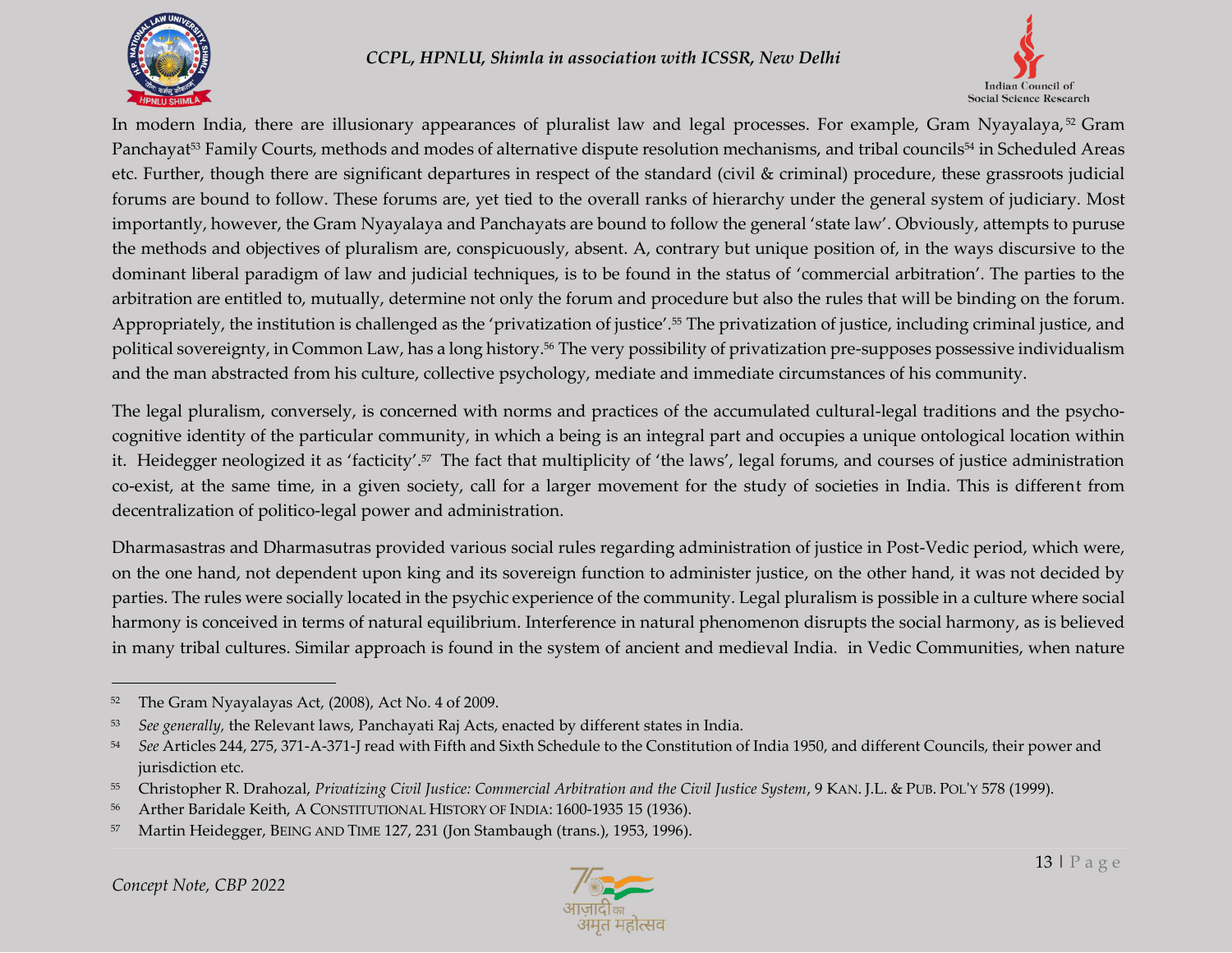



was considered as sacred- moral whole, whose laws were discovered and embraced in social and cultural life of the community. The socio-legal order, in such societies, was based upon mutually exclusive logic without relying upon hierarchy or authority.

The most desired objective of such communities was to maintain harmony in social and natural order. Nature was, then, not believed as crude matter, rather it had a moral worth and dignity. Rituals, in such societies, provided religious and social meaning to the community. Mythology, poetry, and sign languages were developed to convey the meaning which are impossible to convey effectively through words or sentences in rationalistic sense. The wisdom of community was transferred from one generation to another generation in oral form without positing it in textual sense. Such a tradition was flourishing since the goal was not to salvage individualistic ego of an author rather to transmit wisdom. The emergence of written tradition of knowledge became possible in an individualistic culture of authorship, incentivization, and innovation.

The rationalistic approach to law and culture suspected the camouflaged dichotomy between nature and religion in the early modern period. The suspicious gaze resulted into disenchanted world-view; the life of law was established after divorcing it from nature, culture, and historical movements. For example, for Hindus, Law was the highest source of justice, which was above any king or minister. All sources of law were, in those societies, de-hyphenated from the power of state. *Sruti*, *Smriti*, *Sadachaar*, and *atma-santushti* (self-satisfaction) were considered as the sources of law. These sources reflect the plural conception of law, prevalent in the Hindu systems of law. Werner Menski in *Sanskrit Law: Excavating Vedic Legal Pluralism,* <sup>58</sup> has demonstrated the pluralistic conception of law overlapping in; (a) Religion, Ethics, or Natural Law; (b) Socio-Legal Approach; (c) State Law or Positive Law; and (d) International Law. This is also known as 'Kite Model' of jurisprudence or 'law as plurality of pluralities'. 59

The primary requirement, therefore, for undertaking any studies in legal pluralism, is to look upon law, relatively, 'law uncoupled' from the modern state. The necessity of decoupling law from state, tentatively, would necessitate re-reading of state laws and many constitutional provisions. The pre-colonial and colonial periods offer rich landscape of pluralism in law and legal administration. Many reminiscences of these, survive today, eclipsed or overshadowed by the monocropping of the modern positivism. 'Access' in the culturally-cognitively assimilated law and informal legal forums (in tribes, villages, clans, etc.,) are easier and invariably found in every society. Indian communities, in this respect, offer rich mines for pluralists, which, at the same time, promises to furnish solutions and salvation for the problems the modern liberal legal system is facing in India.



<sup>58</sup> Werner Menski, *Sanskrit Law: Excavating Vedic Legal Pluralism*, SOAS LAW WORKING PAPERS 5-8 (2010).

<sup>59</sup> *Id.*